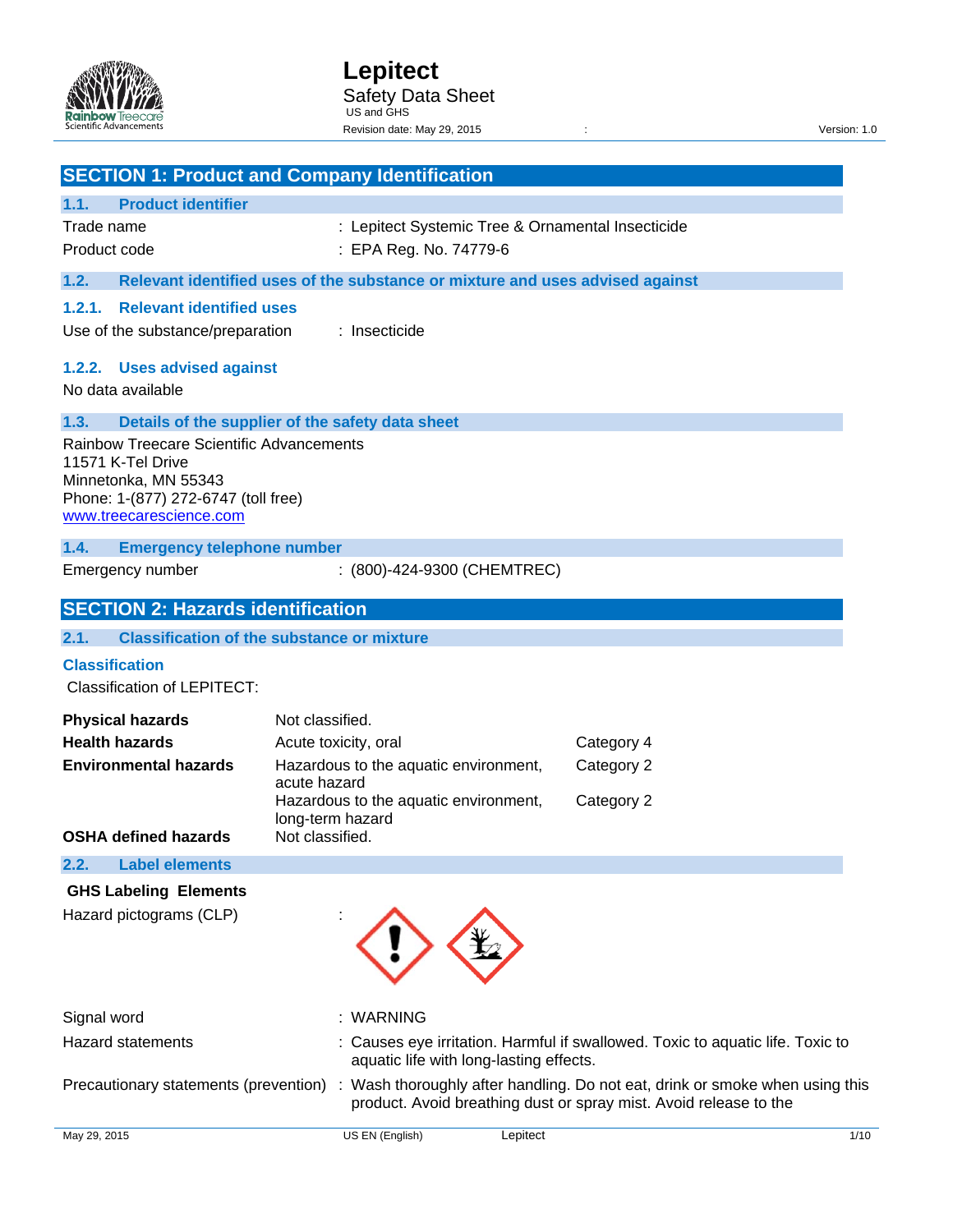|                                     | <u>UNIVILUITUUTE</u>                                                                                      |
|-------------------------------------|-----------------------------------------------------------------------------------------------------------|
| Precautionary statements (response) | : If swallowed: Call a poison control center/doctor if you feel unwell. Rinse<br>mouth. Collect spillage. |
| Precautionary statements (storage)  | : Store away from incompatible materials.                                                                 |
| Precautionary statements (disposal) | : Dispose of contents/container in accordance with federal, state and local<br>regulations.               |

# **SECTION 3: Composition/information on ingredients**

| <b>Name</b>                                           | <b>CAS number</b> | $\%$ /wt. |
|-------------------------------------------------------|-------------------|-----------|
| Acephate (O,S-<br>Dimethylacetylphosphoramidothioate) | 30560-19-1        | 97.4      |
| Other Ingredients*                                    | <b>NA</b>         | 2.6       |

\*Ingredients not precisely identified are proprietary or non-hazardous. Values are not product specifications.

| <b>SECTION 4: First aid measures</b>             |                                                                                                                                                                                                                                                                                                                                                                                                                                                                                                                                                                                                                                                                     |
|--------------------------------------------------|---------------------------------------------------------------------------------------------------------------------------------------------------------------------------------------------------------------------------------------------------------------------------------------------------------------------------------------------------------------------------------------------------------------------------------------------------------------------------------------------------------------------------------------------------------------------------------------------------------------------------------------------------------------------|
| <b>Description of first aid measures</b><br>4.1. |                                                                                                                                                                                                                                                                                                                                                                                                                                                                                                                                                                                                                                                                     |
| <b>IF INHALED</b>                                | : Move to fresh air. Call a physician if symptoms develop or persist. Do not use<br>mouth-to-mouth method if victim inhaled the substance. Induce artificial<br>respiration with the aid of a pocket mask equipped with a one-way valve or<br>other proper respiratory medical device.                                                                                                                                                                                                                                                                                                                                                                              |
| IF ON SKIN OR CLOTHING                           | : Wash off with soap and water. Get medical attention if irritation develops and<br>persists. Take off contaminated clothing and wash before reuse.                                                                                                                                                                                                                                                                                                                                                                                                                                                                                                                 |
| <b>IF IN EYES</b>                                | : Flush eyes immediately with large amounts of water. Remove contact lenses,<br>if present and easy to do. Call poison control center or doctor for treatment<br>advice if irritation develops and persists.                                                                                                                                                                                                                                                                                                                                                                                                                                                        |
| <b>IF SWALLOWED</b>                              | : If victim is conscious, administer an 8 oz. glass of water containing 2 tbsp.<br>activated charcoal. Have person lie on their left side to slow down absorption<br>of the ingested material. Never give anything by mouth to a victim who is<br>unconscious or is having convulsions. Get medical advice/attention if you feel<br>unwell. Rinse mouth. If vomiting occurs, keep head low so that stomach<br>content doesn't get into the lungs. Do not use mouth-to-mouth method if<br>victim ingested the substance. Induce artificial respiration with the aid of a<br>pocket mask equipped with a one-way valve or other proper respiratory<br>medical device. |

## **Most important symptoms/effects, acute and delayed:**

This product is a Cholinesterase Inhibitor. Preexisting skin or respiratory disorders may be aggravated by exposure to components of this product. Preexisting conditions which lower cholinesterase levels increase vulnerability to cholinesterase depression. these include: (for plasma) chronic alcoholism; malnutrition; dermatomyositis; existing toxicity from exposure to carbon disulfide; benzalkonium salts, organic mercury compounds, ciguatoxins or solanines; and (for RBC) hemolytic anemia. Acute cholinesterase depression may be evidenced by headache, nausea, vomiting, diarrhea, abdominal cramps, excessive sweating, salivation and tearing, constricted pupils, blurred vision, tightness in chest, weakness, muscle twitching and confusion; in extreme cases, unconsciousness, convulsions, severe respiratory depression and death may occur. Product may cause slight but temporary irritation to the eyes and may cause irritation of the skin. Direct contact with eyes may cause temporary irritation.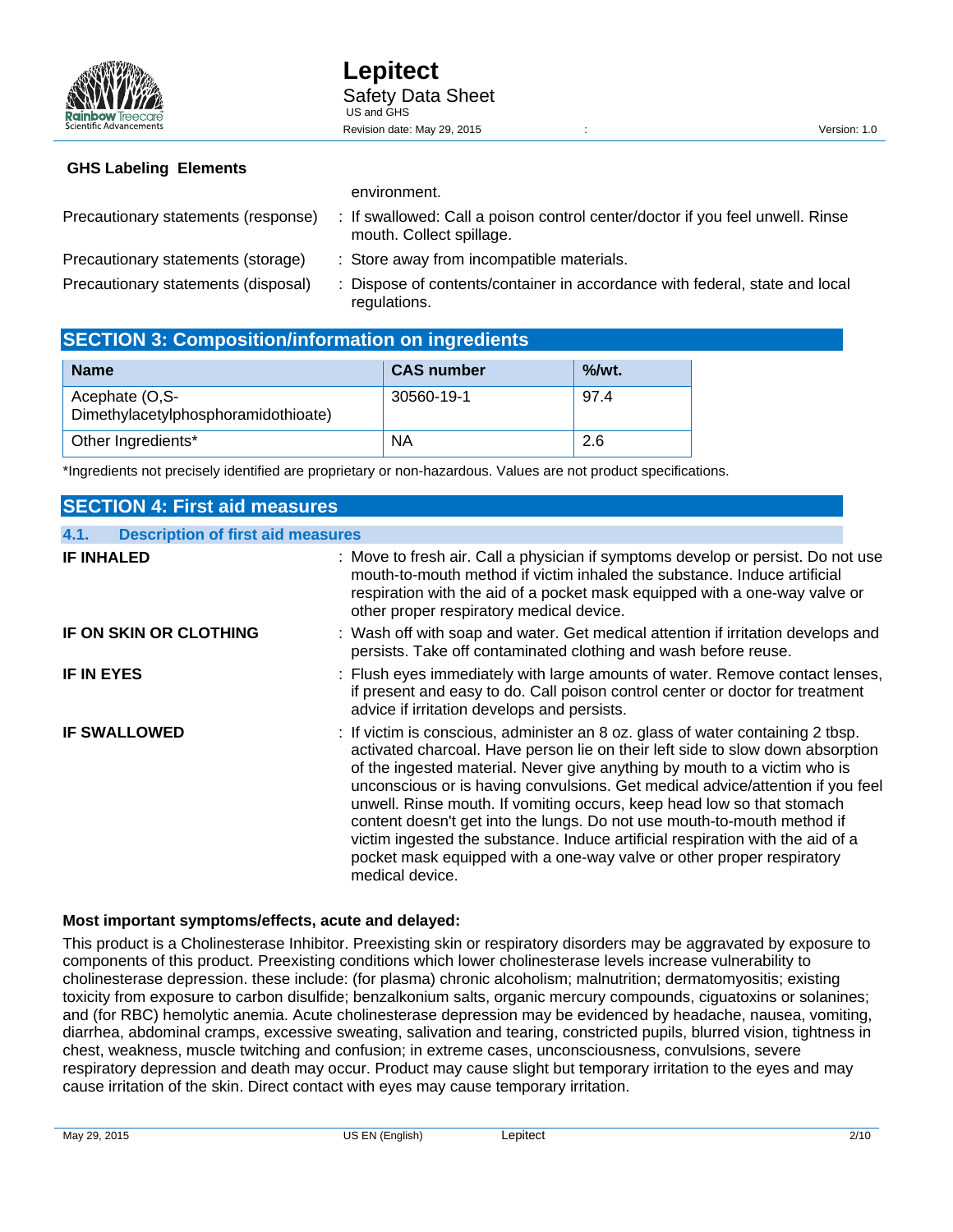

#### **Indication of immediate medical attention and special treatment needed:**

This product is an Organophosphate (OP) Insecticide. Do not handle the patient without the following protective equipment in place: chemical resistant gloves and apron (preferably nitrile). Remove contaminated clothing and do not reuse without thorough cleaning with detergent and hot water. Dispose of heavily contaminated clothing, including shoes, as a hazardous waste. Do not wait for laboratory confirmation to treat patients with strong clinical evidence of poisoning. In the USA and other countries, contact your local or national poison control center for more information. Establish airway and oxygenation. IV Atropine sulfate is the antidote of choice against parasympathetic nervous stimulation. If there are signs of parasympathetic stimulation, Atropine Sulfate should be injected at 10 minutes intervals in doses of 1 to 2 milligrams until complete atropinization has occurred. Pralidoxime chloride (2-PAM chloride) may also be used as an effective antidote in addition to and while maintaining full atropinization. In adults, an initial dose of 1 gram of 2-PAM should be injected, preferably as an infusion, in 250 cc of saline over a 15 to 20 minute period. If this is not practical, 2-PAM may be administered slowly by intravenous injection as a 5% solution in water over not less than 2 minutes. After about an hour, a second dose of 1 gram of 2-PAM will be indicated if muscle weakness has not been relieved. For infants and children, the dose of 2-PAM is 0.25 grams. Avoid morphine, aminophylline, phenothiazine, reserpine, furosemide and ethacrynic acid. Clear chest by postural drainage. Oxygen administration may be necessary. Observe patient continuously for 48 hours. Repeated exposure to cholinesterase inhibitors may without warning cause prolonged susceptibility very small doses of any cholinesterase inhibitor. Allow no further exposure until time for cholinesterase regeneration has been attained as determined by a blood test. Bathe and shampoo contaminated skin and hair. If ingested, empty stomach; activated charcoal is useful to further to further limit absorption. If victim is alert, Syrup of Ipecac (2 tablespoons in adults, 1 tablespoon in small children) is indicated. If symptoms such as loss of gag reflex, convulsions, or unconsciousness occur before emesis, gastric lavage should be considered following intubation with a cuffed indotracheal tube. Keep victim under observation. Keep victim warm. Symptoms may be delayed.

#### **General Information:**

Ensure that medical personnel are aware of the material(s) involved, and take precautions to protect themselves. Show this safety data sheet to the doctor in attendance. This product is a Cholinesterase Inhibitor. A physician should be contacted in all cases of exposure to the technical and its formulations.

| <b>SECTION 5: Firefighting measures</b> |                                                                                               |  |  |
|-----------------------------------------|-----------------------------------------------------------------------------------------------|--|--|
| <b>Extinguishing media</b><br>5.1.      |                                                                                               |  |  |
| Suitable extinguishing media            | : Water fog. Foam. Dry chemical powder. Carbon dioxide (CO2).                                 |  |  |
| Unsuitable extinguishing media          | : Do not use water jet as an extinguisher, as this will spread the fire.                      |  |  |
| 5.2.                                    | Special hazards arising from the substance or mixture                                         |  |  |
| Specific hazards                        | : During fire, gases hazardous to health may be formed.                                       |  |  |
| General fire hazards                    | : No unusual fire or explosion hazard noted.                                                  |  |  |
| <b>Advice for firefighters</b><br>5.3.  |                                                                                               |  |  |
| Firefighting instructions               | : Use water spray to cool unopened containers.                                                |  |  |
|                                         | Use standard firefighting procedures and consider the hazards of other<br>involved materials. |  |  |
|                                         | No unusual fire or explosion hazards noted.                                                   |  |  |
| Firefighting equipment                  | : Full protective equipment with self-contained breathing apparatus with full<br>facepiece.   |  |  |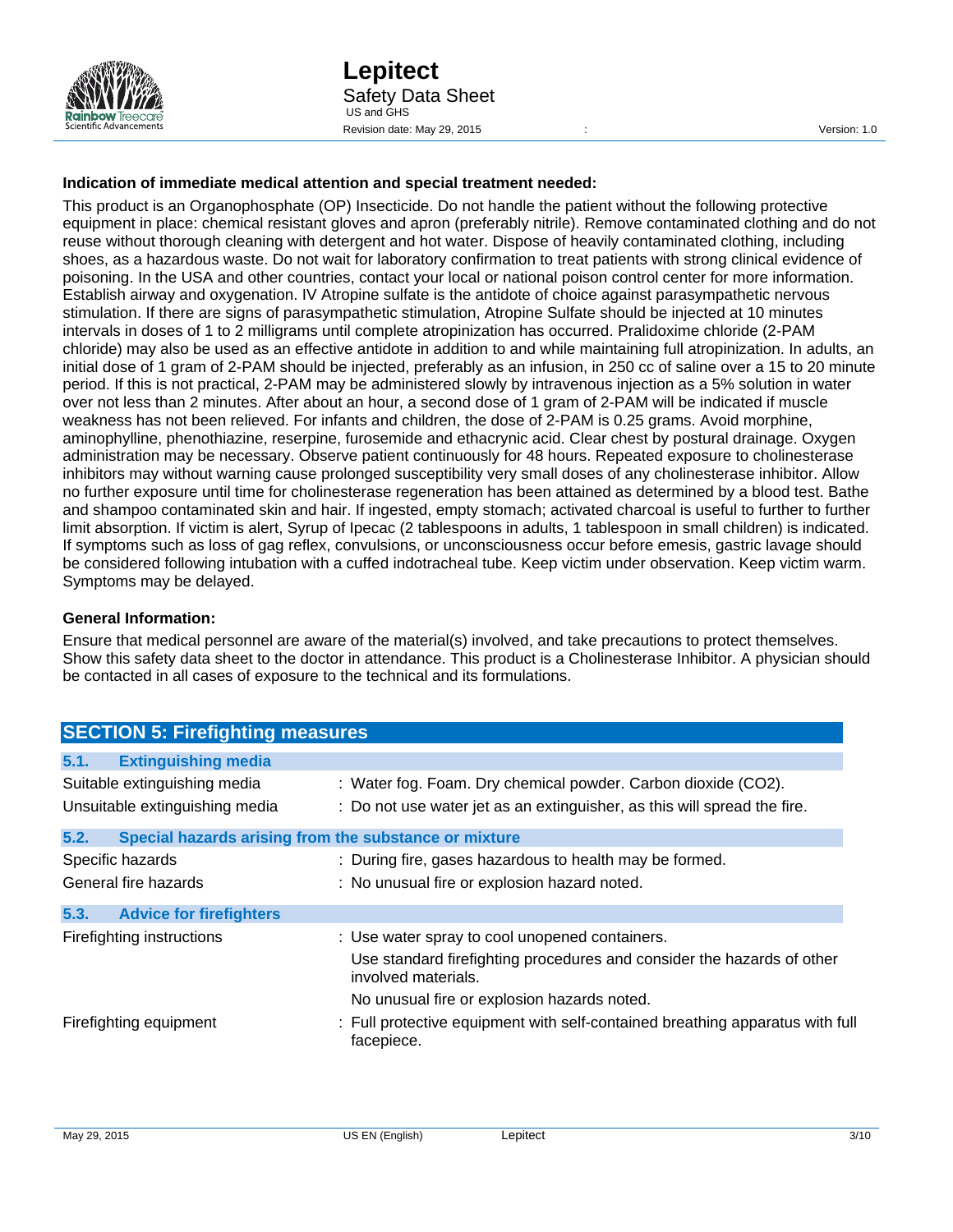

#### **6.1. Personal precautions, protective equipment and emergency procedures**

Keep unnecessary personnel away. Keep people away from and upwind of spill/leak. Wear appropriate protective equipment and clothing during clean-up. Ensure adequate ventilation. Local authorities should be advised if significant spillages cannot be contained. For personal protection, see section 8 of this SDS.

#### **6.2. Environmental precautions**

Avoid release to the environment. Prevent further leakage or spillage if safe to do so. Avoid discharge into drains, water courses or onto the ground. Inform appropriate managerial or supervisory personnel of all environmental releases.

#### **6.3. Methods and material for containment and cleaning up**

Stop the flow of material, if this is without risk. Dike the spilled material, where this is possible. Prevent entry into waterways, sewer, basements or confined areas. Shovel up, sweep up or vacuum up the material and place in a container for salvage or disposal. Clean surface thoroughly to remove residual contamination. Decontaminate the area and equipment with dilute alkali or ammonia (less than 5%) and detergent.

Never return spills to original containers for re-use. For waste disposal, see section 13 of this SDS.

|                               | <b>SECTION 7: Handling and storage</b> |                                                                                                                                                                                                                                                                                                                                                                                                     |
|-------------------------------|----------------------------------------|-----------------------------------------------------------------------------------------------------------------------------------------------------------------------------------------------------------------------------------------------------------------------------------------------------------------------------------------------------------------------------------------------------|
| 7.1.                          | <b>Precautions for safe handling</b>   |                                                                                                                                                                                                                                                                                                                                                                                                     |
| Precautions for safe handling |                                        | : KEEP OUT OF REACH OF CHILDREN!<br>Use only in a well-ventilated area. Minimize dust generation and<br>accumulation.<br>Wear appropriate personal protective equipment. Do not taste or swallow.<br>When using, do not eat, drink or smoke. Provide adequate ventilation. Wash<br>hands thoroughly after handling. Avoid release to the environment. Observe<br>good industrial hygiene practices. |
| 7.2.                          |                                        | <b>Conditions for safe storage, including any incompatibilities</b>                                                                                                                                                                                                                                                                                                                                 |
|                               | Storage conditions                     | : Store in original tightly closed container. Store away from incompatible<br>materials (see Section 10 of the SDS). Keep away from food, drink and<br>animal feeding stuffs.<br>Store in a cool, dry place, out of direct sunlight.                                                                                                                                                                |

## **SECTION 8: Exposure controls/personal protection**

#### **8.1. Personal protective equipment**

**Occupation exposure limits:** No exposure limits noted for ingredient(s).

**Biological limit values:** No biological exposure limits noted for the ingredient(s).

**Eye/Face Protection:** If contact is likely, safety glasses with side shields are recommended.

**Skin Protection:** Wear appropriate chemical resistant gloves. Nitrile gloves are recommended. Wear suitable protective clothing. Long-sleeved shirt and long pants or coveralls, socks and closed toe shoes are required.

**Respiratory Protection:** If engineering controls do not maintain airborne concentrations below recommended exposure limits (where applicable) or to an acceptable level (in countries where exposure limits have not been established), an approved respirator must be worn.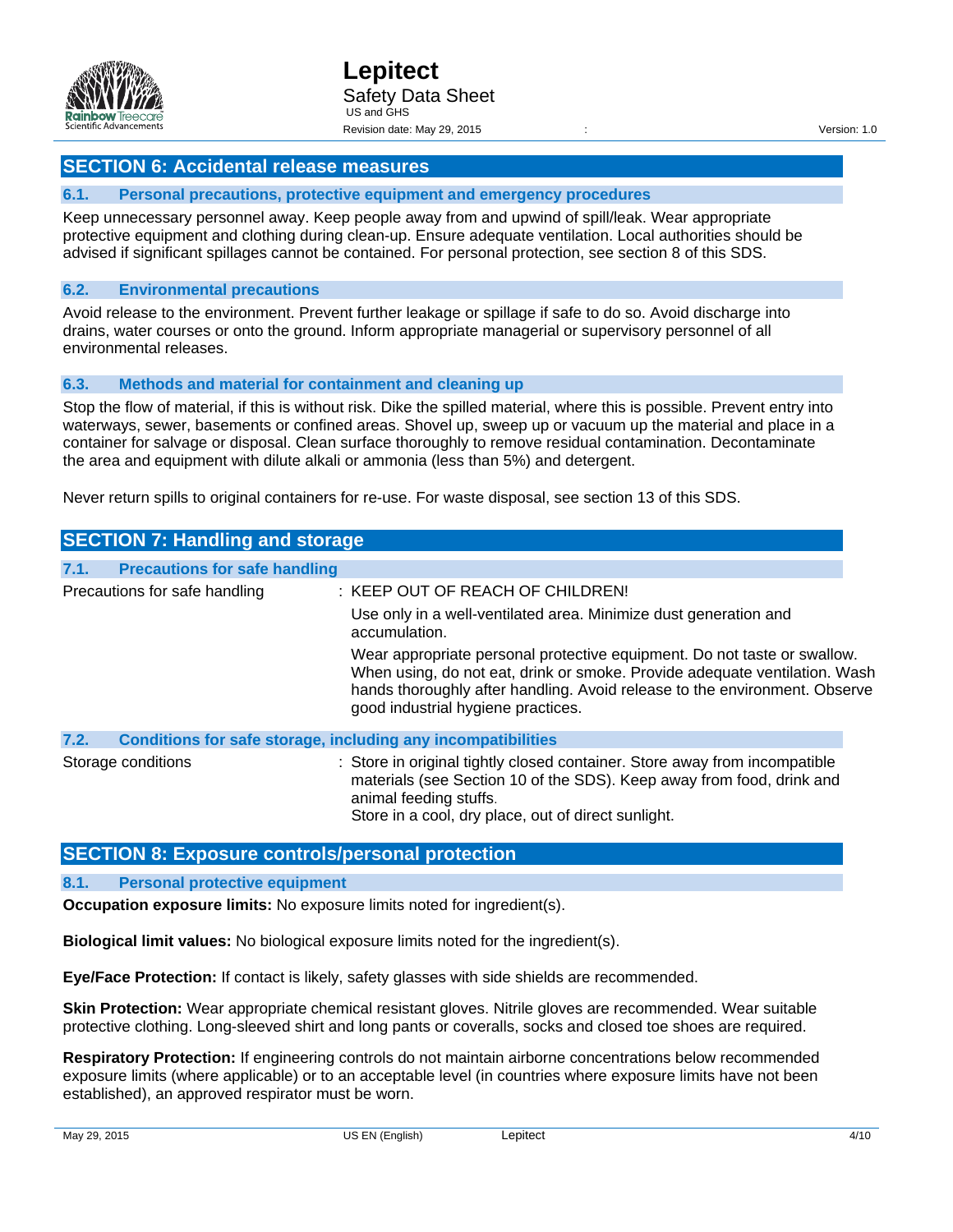

**Thermal hazards:** Wear appropriate thermal protective clothing, when necessary.

**General Hygiene Considerations:** Keep away from food and drink. Always observe good personal hygiene measures, such as washing after handling the material and before eating, drinking, and/or smoking. Routinely wash work clothing and protective equipment to remove contaminants.

#### **8.2. Exposure controls**

**Appropriate engineering controls:** Good general ventilation (typically 10 air changes per hour) should be used. Ventilation rates should be matched to conditions. If applicable, use process enclosures, local exhaust ventilation, or other engineering controls to maintain airborne levels below recommended exposure limits. If exposure limits have not been established, maintain airborne levels to an acceptable level.

# **SECTION 9: Physical and chemical properties**

| Information on basic physical and chemical properties<br>9.1. |                                        |  |  |  |
|---------------------------------------------------------------|----------------------------------------|--|--|--|
| Appearance                                                    | : White pellet                         |  |  |  |
| Physical state                                                | : Solid                                |  |  |  |
| Odor                                                          | : Strong cabbage-like odor             |  |  |  |
| Odor threshold                                                | : No data available                    |  |  |  |
| pH (1%)                                                       | : No data available                    |  |  |  |
| Melting/freezing point                                        | : 179.6 °F (82 °C) estimated           |  |  |  |
| Initial boiling point/boiling range                           | : No data available                    |  |  |  |
| Flash point                                                   | : No data available                    |  |  |  |
| Evaporation rate                                              | : No data available                    |  |  |  |
| Flammability (solid, gas)                                     | : No data available                    |  |  |  |
| Upper/lower flammability or explosive<br>limits               | : No data available                    |  |  |  |
| Vapor pressure                                                | : 1.70E-06 mm Hg estimated             |  |  |  |
| Vapor density                                                 | : No data available                    |  |  |  |
| Relative density                                              | : No data available                    |  |  |  |
| <b>Bulk density</b>                                           | : 27 lb/ft <sup>3</sup>                |  |  |  |
| Solubility                                                    | : Soluble in water                     |  |  |  |
| Auto-ignition temperature                                     | No data available                      |  |  |  |
| Decomposition temperature<br>Viscosity                        | No data available<br>No data available |  |  |  |

#### **9.2. Other information**

No additional information available

# **SECTION 10: Stability and reactivity**

# **10.1. Reactivity**

The product is stable and non-reactive under normal conditions of use, storage and transport.

#### **10.2. Chemical stability**

Material is stable under normal conditions.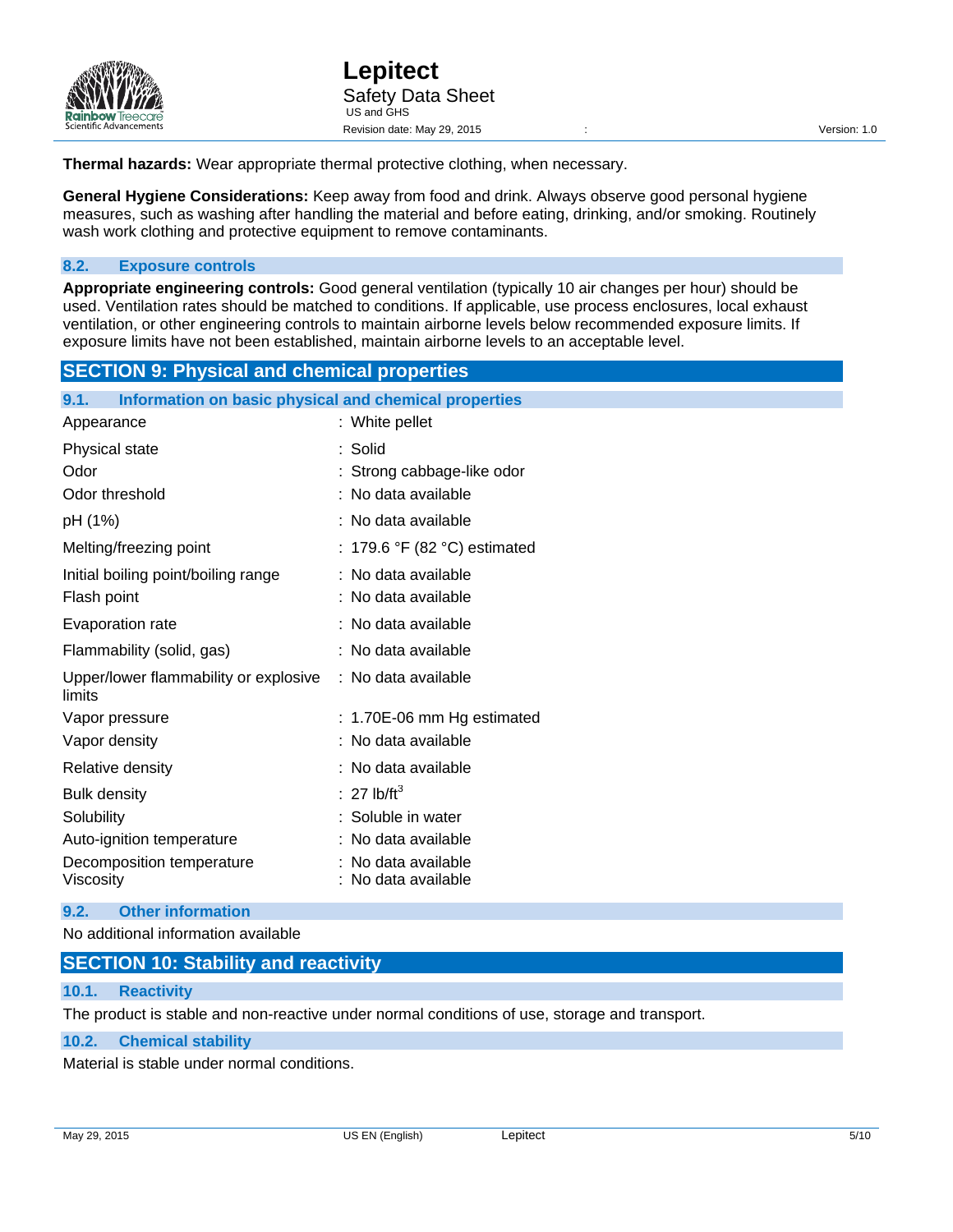

#### **10.3. Possibility of hazardous reactions**

#### Hazardous polymerization does not occur.

#### **10.4. Conditions to avoid**

Strong oxidizing agents and alkaline compounds.

#### **10.5. Incompatible materials**

Strong oxidizing agents

#### **10.6. Hazardous decomposition products**

Emits hazardous fumes and smoke of unknown composition when heated to decomposition or burned. Normal combustions forms carbon dioxide, water vapor and may produce oxides of sulfur, nitrogen and phosphorous. Incomplete combustion can produce carbon monoxide.

#### **SECTION 11: Toxicological information**

**11.1. Information on toxicological effects** 

Based on an evaluation of the ingredients and/or similar products.

# **Information on likely routes of exposure**

| <b>Inhalation</b>   | No adverse effects due to inhalation are expected.       |
|---------------------|----------------------------------------------------------|
| <b>Skin contact</b> | No adverse effects due to inhalation are expected.       |
| Eye contact         | Direct contact with eyes may cause temporary irritation. |
| Ingestion           | Harmful if swallowed.                                    |

#### **Symptoms related to the physical, chemical and toxicological characteristics**

Direct contact with eyes may cause temporary irritation.

#### **Information on toxicological effects**

| <b>ACUTE TOXICITY DATA</b>                        |                                                                     |                                                                                             |                                       |                                                                               |  |
|---------------------------------------------------|---------------------------------------------------------------------|---------------------------------------------------------------------------------------------|---------------------------------------|-------------------------------------------------------------------------------|--|
| Dermal                                            | $LD_{50}$ rabbit                                                    | $>2000$ mg/kg                                                                               | Tox. Category III                     |                                                                               |  |
| Inhalation                                        | $LC_{50}$ rat (4h)                                                  | $>61.7$ mg/L                                                                                | Tox. Category IV                      |                                                                               |  |
| Oral                                              | $LC_{50}$ rat                                                       | 688 mg/kg                                                                                   | Tox. Category III                     |                                                                               |  |
| product)                                          | <b>Skin corrosion/irritation (similar</b>                           | Cat $IV$ ).                                                                                 |                                       | : Prolonged skin contact may cause temporary irritation (slight irritant; Tox |  |
| Eye damage/irritation (similar<br>product)        |                                                                     | : Direct contact with eyes may cause temporary irritation (slight irritant;<br>Tox Cat IV)  |                                       |                                                                               |  |
| <b>Respiratory sensitization</b>                  |                                                                     | : Not a respiratory sensitizer.                                                             |                                       |                                                                               |  |
| <b>Skin sensitization (Acephate</b><br>Technical) |                                                                     | : Non-sensitizer (guinea pig). This product is not expected to cause skin<br>sensitization. |                                       |                                                                               |  |
| <b>Germ cell mutagenicity</b>                     |                                                                     |                                                                                             | than 0.1% are mutagenic or genotoxic. | : No data available to indicate product or any components present at greater  |  |
| Carcinogenicity<br>1050)                          | <b>OSHA Specifically Regulated</b><br>Substances (29 CFR 1910.1001- | : Not listed                                                                                |                                       |                                                                               |  |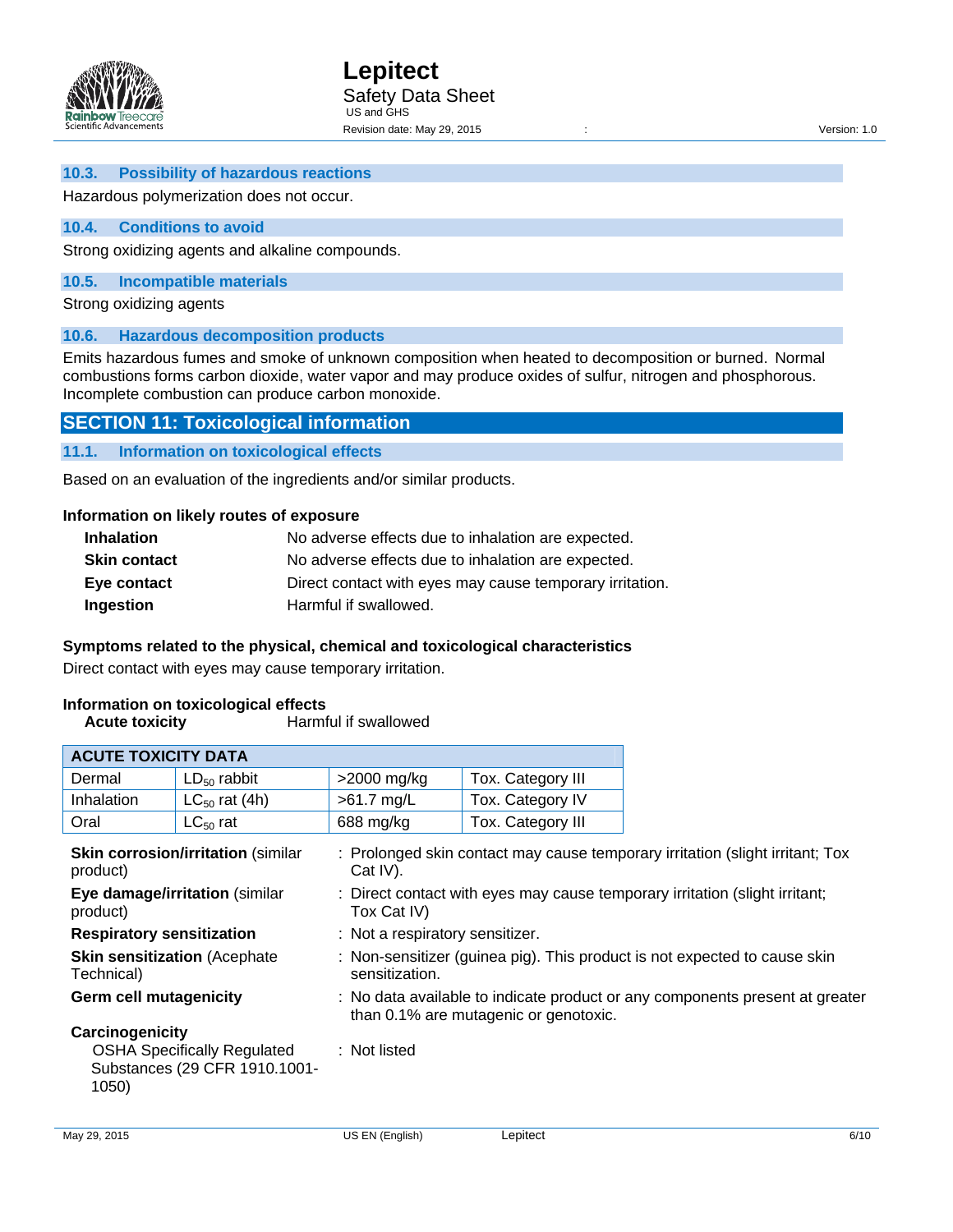| <b>Rainbow</b> Treecare                               | Lepitect<br><b>Safety Data Sheet</b><br>US and GHS                             |              |  |
|-------------------------------------------------------|--------------------------------------------------------------------------------|--------------|--|
| Scientific Advancements                               | Revision date: May 29, 2015                                                    | Version: 1.0 |  |
| <b>Reproductive toxicity</b>                          | : This product is not expected to cause reproductive or developmental effects. |              |  |
| Specific target organ toxicity -<br>single exposure   | : Not classified                                                               |              |  |
| Specific target organ toxicity -<br>repeated exposure | : Not classified                                                               |              |  |
| <b>Aspiration hazard</b>                              | : Not an aspiration hazard                                                     |              |  |

# **SECTION 12: Ecological information**

#### **12.1. Toxicity**

**Ecotoxicity** – Toxic to aquatic life with long-lasting effects.

#### **Ecotoxicity data**

Ecotoxicity data are not available for LEPITECT. Active ingredient data are given below:

| Acephate                                         |                                   |
|--------------------------------------------------|-----------------------------------|
| Crustacea – $EC_{50}$ Water flea (Daphnia magna) | $\frac{1}{2}$ >50 mg/l (48 hours) |
| $Fish - LC_{50}$ Rainbow trout, Donaldson trout  | $\vert$ 2.36 – 3 mg/l (96 hours)  |

#### **12.2. Persistence and degradability**

No data is available on the degradability of this product.

#### **12.3. Bioaccumulative potential**

# **Partition coefficient n-octanol / water (log Kow)**

Acephate (O,S-Dimethylacetylphosphoramidothioate) -0.85

#### **12.4. Mobility in soil**

No data available.

#### **12.5. Other adverse effects**

No other adverse environmental effects (e.g. ozone depletion, photochemical ozone creation potential, endocrine disruption, global warming potential) are expected from this component.

# **SECTION 13: Disposal considerations**

#### **13.1. Waste treatment methods**

**Disposal instructions:** Collect and reclaim or dispose in sealed containers at licensed waste disposal site. Do not allow this material to drain into sewers/water supplies. Do not contaminate ponds, waterways or ditches with chemical or used container. Dispose of contents/container in accordance with local/regional/national/international regulations.

**Local disposal regulations:** Dispose in accordance with all applicable regulations.

**Hazardous waste code:** The waste code should be assigned in discussion between the user, the producer and the waste disposal company.

**Waste from residues / unused products:** Dispose of in accordance with local regulations. Empty containers or liners may retain some product residues. This material and its container must be disposed of in a safe manner (see: Disposal instructions).

**Contaminated packaging:** Since emptied containers may retain product residue, follow label warnings even after container is emptied. Empty containers should be taken to an approved waste handling site for recycling or disposal.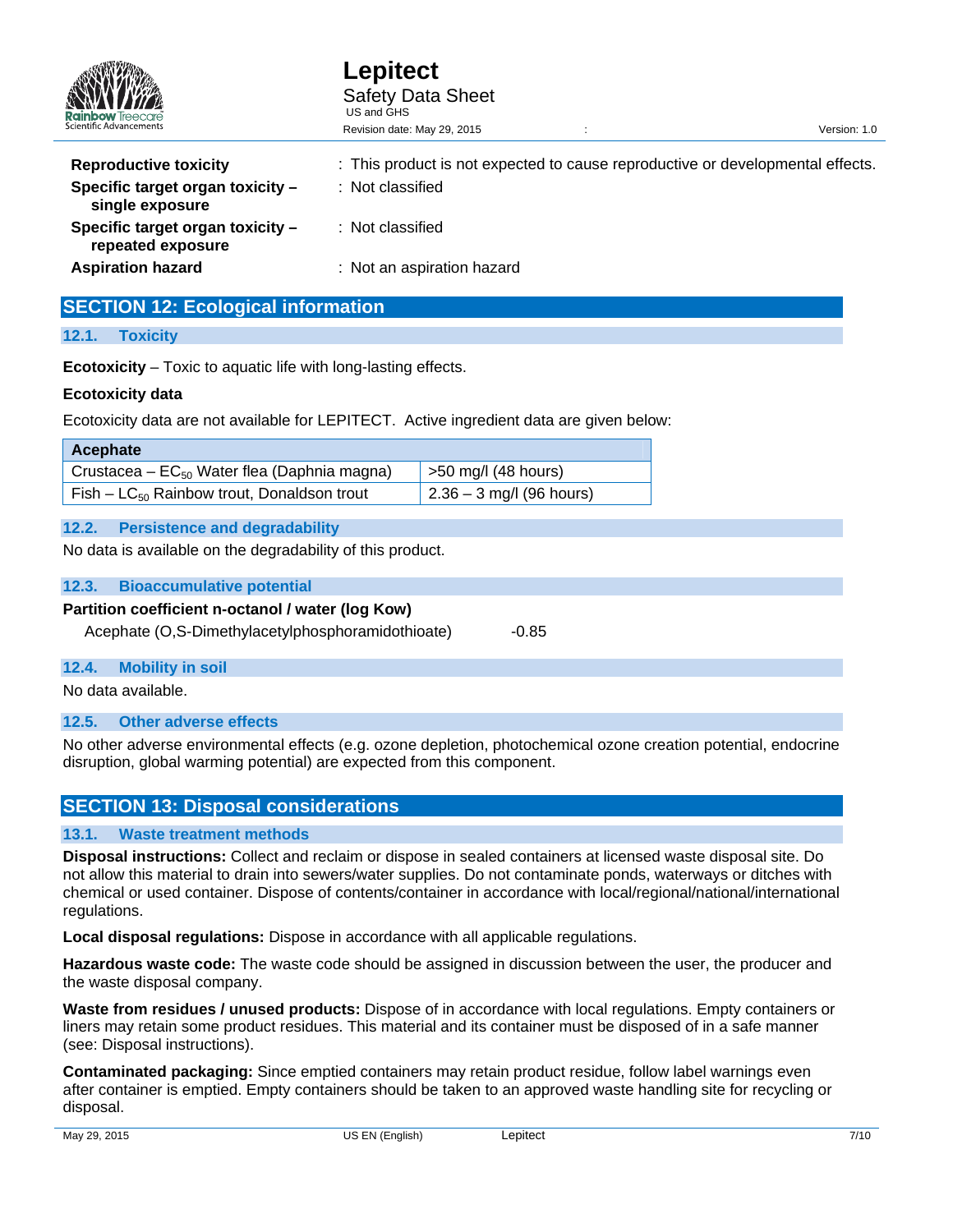

# **SECTION 14: Transport information**

#### **DOT**

| UN-No.                           | : UN3077                                                                                                      |
|----------------------------------|---------------------------------------------------------------------------------------------------------------|
| Proper Shipping Name             | : Environmentally hazardous substances, solid, n.o.s. (Acephate (O,S-<br>Dimethylacetylphosphoramidothioate)) |
| Transport hazard class(es)       |                                                                                                               |
| Class                            | : 9                                                                                                           |
| Subsidiary risk                  | $\frac{1}{2}$ . $\frac{1}{2}$                                                                                 |
| <b>Hazard labels</b>             | :9                                                                                                            |
| Packing group                    | $\therefore$ III                                                                                              |
| Special precautions for user     | : Read safety instructions, SDS and emergency procedures before handling.                                     |
| Special provisions               | : 8, 146, 335, A112, B54, IB8, IP3, N20, T1, TP33                                                             |
| Packaging exceptions             | : 155                                                                                                         |
| Packaging non bulk               | : 213                                                                                                         |
| Packaging bulk                   | : 240                                                                                                         |
| <b>IATA</b>                      |                                                                                                               |
| UN-No.                           | : UN3077                                                                                                      |
| Proper Shipping Name             | : Environmentally hazardous substances, solid, n.o.s. (Acephate (O,S-                                         |
|                                  | Dimethylacetylphosphoramidothioate))                                                                          |
| Transport hazard class(es)       |                                                                                                               |
| Class                            | : 9                                                                                                           |
| Subsidiary risk                  | $\frac{1}{2}$                                                                                                 |
| Packing group                    | $\pm$ 111                                                                                                     |
| Environmental hazards            | : Yes                                                                                                         |
| <b>ERG Code</b>                  | : 9L                                                                                                          |
| Special precautions for user     | : Read safety instructions, SDS and emergency procedures before handling.                                     |
| Other information                |                                                                                                               |
| Passenger and cargo aircraft     | : Allowed                                                                                                     |
| Cargo aircraft only              | : Allowed                                                                                                     |
| <b>IMDG</b>                      |                                                                                                               |
| UN-No.                           | : UN3077                                                                                                      |
| Proper Shipping Name             | : ENVIRONMENTALLY HAZARDOUS SUBSTANCES, SOLID, N.O.S.                                                         |
|                                  | (Acephate (O,S-Dimethylacetylphosphoramidothioate))                                                           |
| Transport hazard class(es)       |                                                                                                               |
| Class                            | :9                                                                                                            |
| Subsidiary risk                  | $\frac{1}{2}$ . $\frac{1}{2}$                                                                                 |
| Packing group                    | $\therefore$ III                                                                                              |
| <b>Environmental hazards</b>     |                                                                                                               |
| <b>Marine Pollutant</b>          | : Yes                                                                                                         |
| EmS                              | $: F-A, S-F$                                                                                                  |
| Special precautions for user     | : Read safety instructions, SDS and emergency procedures before handling.                                     |
| Transport in bulk according to   | : Not applicable                                                                                              |
| Annex II of MARPOL 73/78 and the |                                                                                                               |
| <b>IBC Code</b>                  |                                                                                                               |
|                                  |                                                                                                               |

**DOT; IATA; IMDG**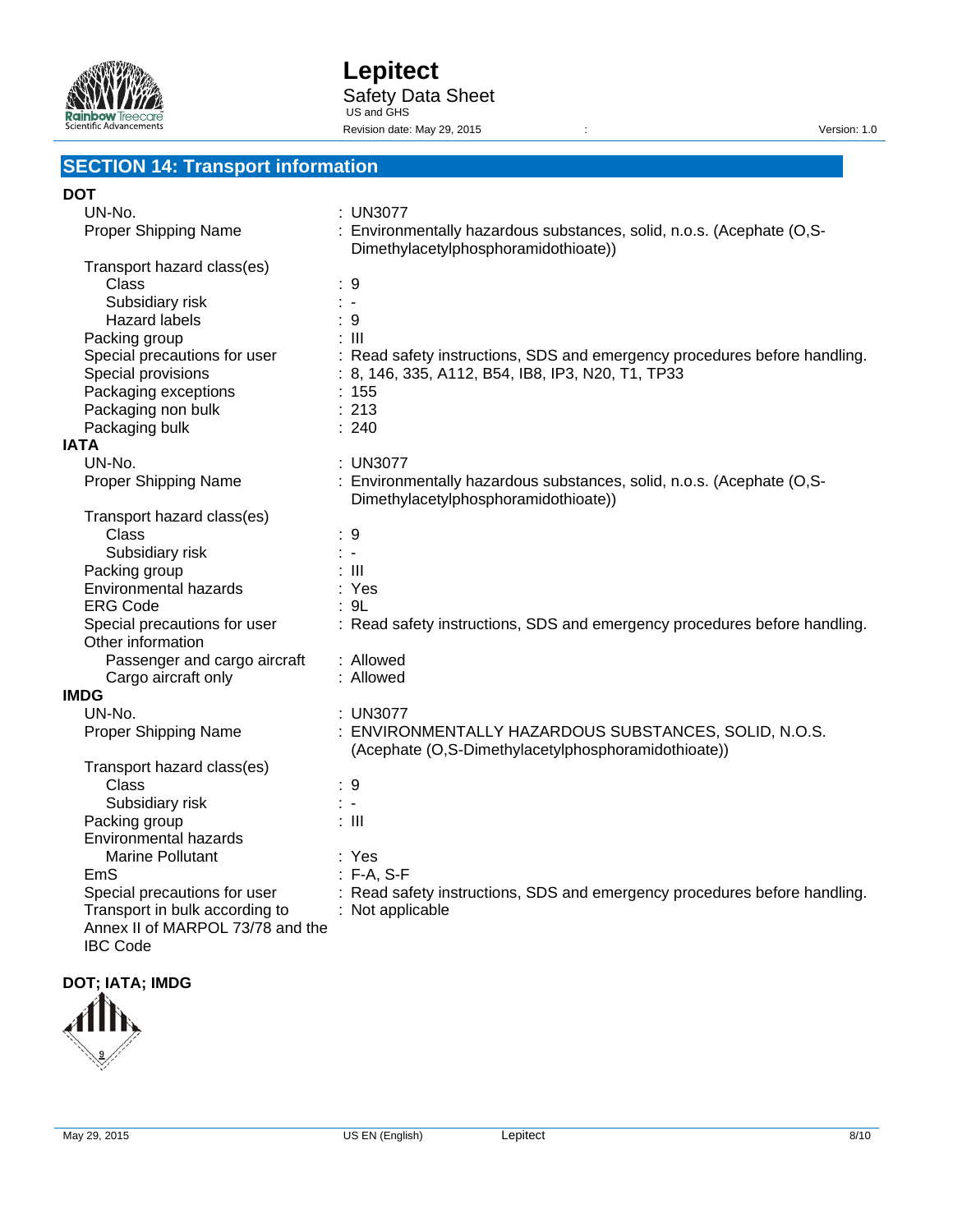

#### **Marine Pollutant**



**General Information** : IMDG Regulated Marine Pollutant

# **SECTION 15: Regulatory information**

## **FIFRA Information:**

This chemical is a pesticide product registered by the Environmental Protection Agency and is subject to certain labeling requirements under federal pesticide law. These requirements differ from the classification criteria and hazard information required for safety data sheets, and for workplace labels of non-pesticide chemicals. Following is the hazard information as required on the pesticide label:

| Signal word              | : CAUTION                                |
|--------------------------|------------------------------------------|
| Hazard statements        | $\therefore$ Harmful if swallowed.       |
| Precautionary statements | : HAZARDS TO HUMANS AND DOMESTIC ANIMALS |
|                          | Keep out of reach of children.           |

#### **U.S. Federal Regulations:**

This product is a "Hazardous Chemical" as defined by the OSHA Hazard Communication Standard, 29 CFR 1910.1200. This product is registered under EPA/FIFRA Regulations. It is a violation of Federal Law to use this product in any manner inconsistent with its labeling. Read and follow all label directions.

| <b>TSCA Section 12(b) Export</b><br><b>Notification</b>                             | : Not regulated     |
|-------------------------------------------------------------------------------------|---------------------|
| <b>CERCLA Hazardous Substance Mot listed</b><br>List (40 CFR 302.4)                 |                     |
| SARA 304 Emergency Release<br><b>Notification</b>                                   | : Not regulated     |
| <b>OSHA Specifically Regulated</b><br><b>Substances (29 CFR 1910.1001-</b><br>1050) | : Not listed        |
| <b>SARA Hazard Categories</b>                                                       |                     |
| Immediate Hazard<br>Delayed Hazard<br>Fire Hazard                                   | : Yes<br>No<br>: No |
| Pressure Hazard<br><b>Reactivity Hazard</b>                                         | : No<br>No          |
| <b>SARA 302 Extremely hazardous : Not listed</b><br>substance                       |                     |
| SARA 311/312 Hazardous<br>chemical                                                  | Nο                  |
|                                                                                     |                     |